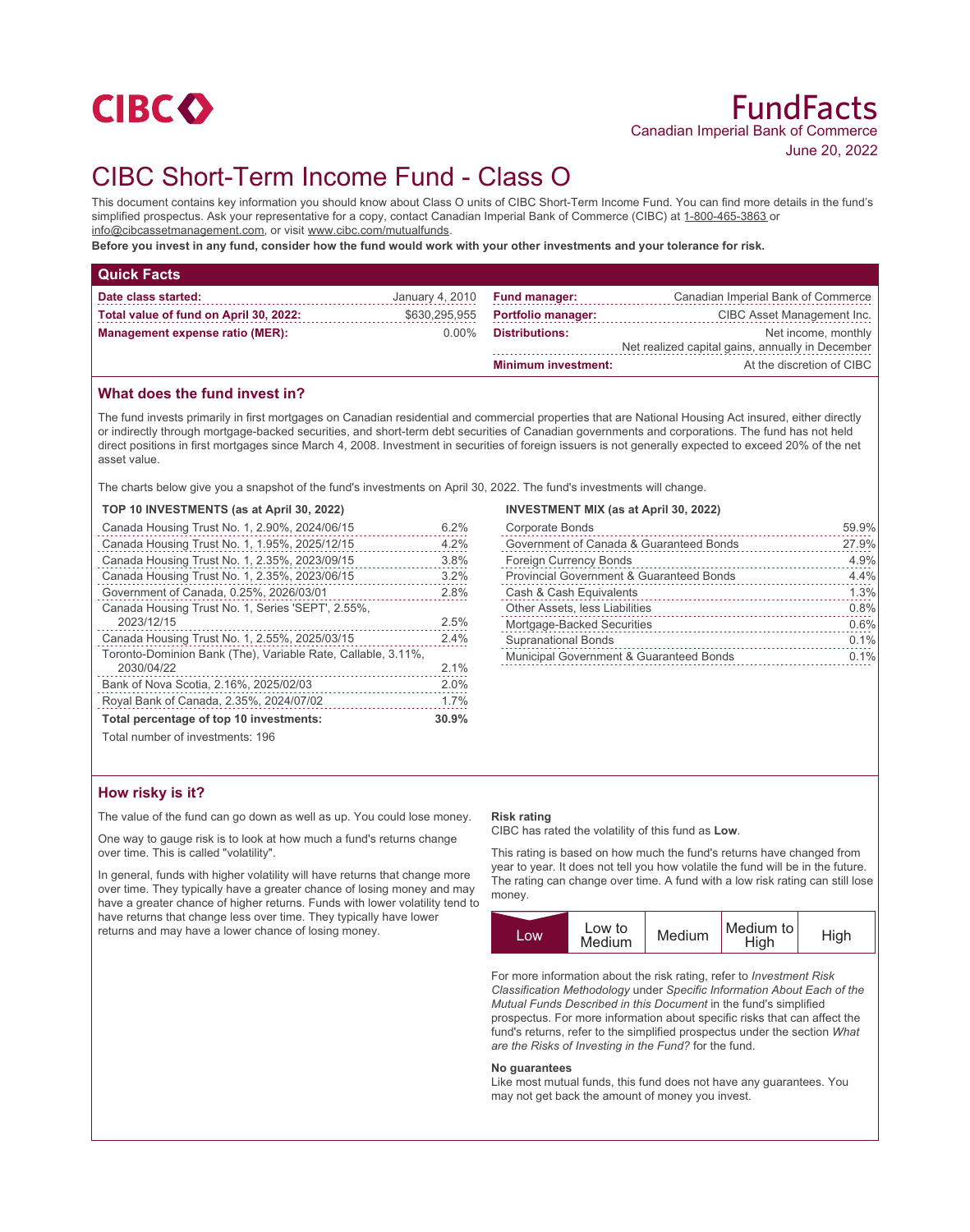## **How has the fund performed?**

This section tells you how Class O units of the fund have performed over the past 10 years. Returns are after expenses have been deducted. These expenses reduce the fund's returns.

#### **YEAR-BY-YEAR RETURNS**

This chart shows how Class O units of the fund performed in each of the past 10 calendar years. Class O units dropped in value in 1 of the 10 years. The range of returns and change from year to year can help you assess how risky the fund has been in the past. It does not tell you how the fund will perform in the future.



#### **BEST AND WORST 3-MONTH RETURNS**

This table shows the best and worst returns for Class O units of the fund in a 3-month period over the past 10 calendar years. The best and worst 3-month returns could be higher or lower in the future. Consider how much of a loss you could afford to take in a short period of time.

|                    | Return   | 3 months ending  | If you invested \$1,000 at the beginning of the period |
|--------------------|----------|------------------|--------------------------------------------------------|
| <b>Best return</b> | $2.8\%$  | January 31, 2015 | Your investment would rise to \$1,028                  |
| Worst return       | $-1.2\%$ | October 31, 2021 | Your investment would drop to \$988                    |

#### **AVERAGE RETURN**

The annual compounded return of Class O units of the fund was 1.9% over the past 10 years. If you had invested \$1,000 in the fund 10 years ago, your investment would be worth \$1,205 as at April 30, 2022.

| Who is this fund for?                                                                                                         | A word about tax                                                                                                                                                                                                                                                                                     |
|-------------------------------------------------------------------------------------------------------------------------------|------------------------------------------------------------------------------------------------------------------------------------------------------------------------------------------------------------------------------------------------------------------------------------------------------|
| Investors who:<br>• are seeking a reasonably consistent level of income; and<br>• are investing for the short to medium term. | In general, you will have to pay income tax on any money you make on a<br>fund. How much you pay depends on the tax laws where you live and<br>whether or not you hold the fund in a registered plan such as a<br>Registered Retirement Savings Plan (RRSP) or a Tax-Free Savings<br>Account (TFSA). |
|                                                                                                                               | Keep in mind that if you hold your fund in a non-registered plan, fund<br>distributions are included in your taxable income, whether you receive<br>them in cash or have them reinvested.                                                                                                            |

## **How much does it cost?**

The following tables show the fees and expenses you could pay to buy, own, and sell Class O units of the fund. The fees and expenses - including any commissions - can vary among classes of a fund and among funds. Higher commissions can influence representatives to recommend one investment over another. Ask about other funds and investments that may be suitable for you at a lower cost.

#### **1. SALES CHARGES**

There are no sales charges payable when you buy, switch, or sell Class O units of the fund.